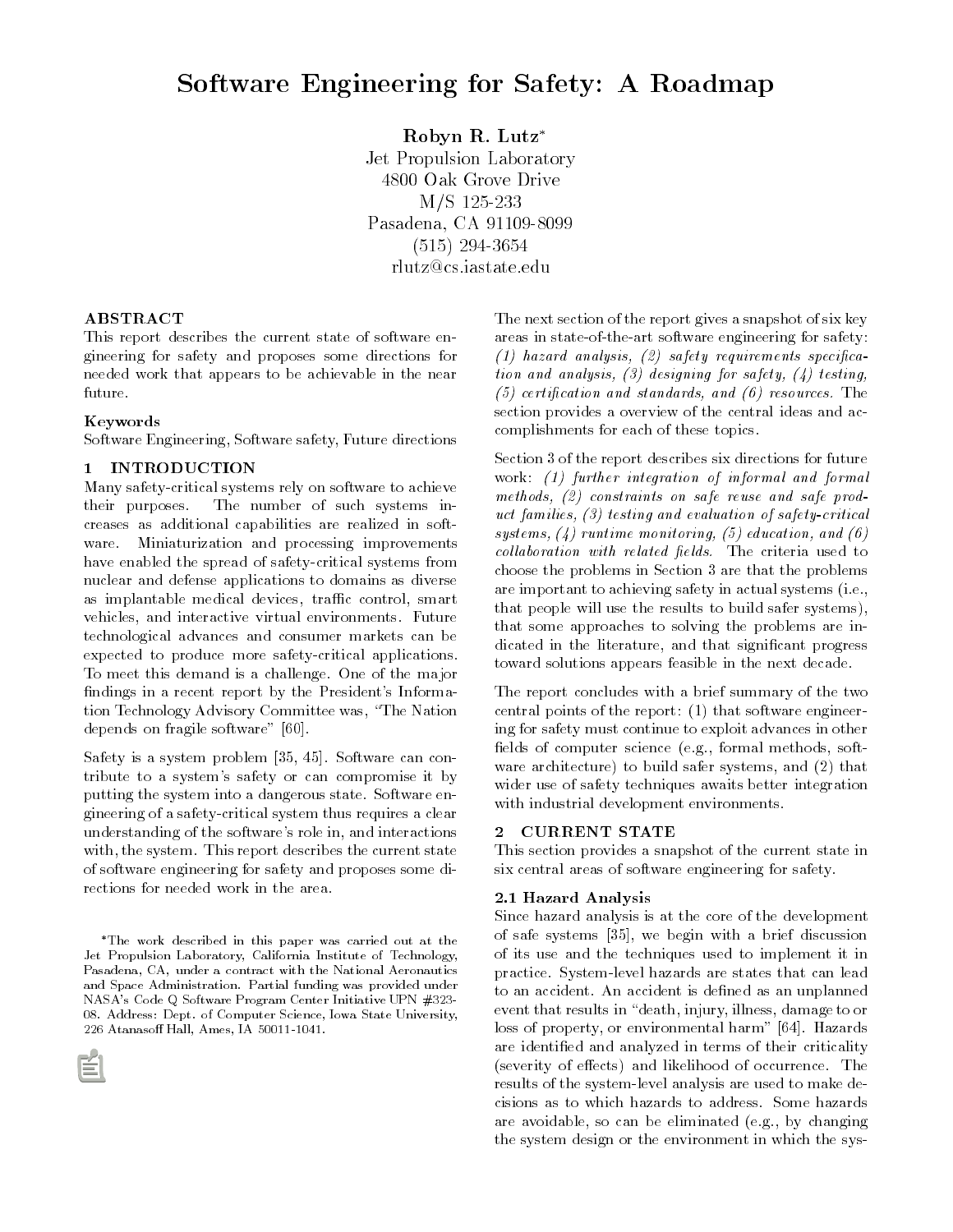tem operates), while other unacceptable hazards cannot be avoided and must be handled by the system. System safety requirements to handle the unavoidable hazards are then specied.

Further investigation determines which software components can contribute to the existence or prevention of each hazard. Often, techniques such as fault tree analysis, failure modes, effects, and criticality analysis (FMECA), and hazards and operability analysis (HAZOP) are used to help in this determination [12, 29, 35, 62, 72, 74]. Combinations of forward analysis methods (to identify the possibly hazardous consequences of failures) and backward analysis methods (to investigate whether the hypothesized failure is credible in the system) have proven especially effective for safety analyses [43, 44, 46]. Safety requirements for the soft ware are derived from the resulting descriptions of the software's behavior. These software safety requirements act as constraints on the design of the system. Software may be required to prevent the system from entering a hazardous state (e.g., by mutual exclusion or timeouts), to detect a dangerous state (e.g., an overpressure), or to move the system from a dangerous to a safe state (e.g., by reconfiguration).

The design specification is subsequently analyzed to confirm that it satisfies the safety-related software requirements. During implementation and testing, veri fication continues to assure that the design is correctly implemented so as to remove or mitigate hazards. The delivered system is validated against the safety-related requirements, with oversight continuing during operations to assure that the requirements were adequate. In practice the hazard analysis is usually iterative with, for example, additional safety requirements being discovered during design or integration testing.

Hazard analyses are also useful for helping prioritize requirements to focus resources (e.g., testing) on the components or features that offer the greatest vulnerability for the system. As we will see below, hazard analyses often guide the choice of which aspects or subsystems merit more intense scrutiny via formal methods.

# 2.2 Safety requirements specication and analysis

Extensive investigation into the specification and analysis of requirements for safety-critical systems has been performed in the last decade. This is especially true in the area of formal methods [7, 65]. Formal specication is described by van Lamsweerde elsewhere in this volume, so only highlights of its use for safety-critical systems are given here.

One motivation for specifying requirements formally is that some notations make review, design, implementation, and development of test cases easier and more accurate. Formal documentation of requirements has also

been shown to improve the quality of the final product [9]. Tabular notations, for example, are familiar to engineers and supported by many tool environments.

Another motivation for specication of requirements in a formal notation is that it allows formal analysis to investigate whether certain safety properties are preserved. For example, Dutertre and Stavridou specify an avionics system and verify such safety requirements as, \If the backup channel is in control and is in a safe state, it will stay in a safe state" [14]. Automated checks that the requirements are internally consistent and complete (i.e., all data are used, all states are reachable) are often then available. Executable specications allow the user to exercise the safety requirements to make sure that they match the intent and the reality. Interactive theorem provers can be used to analyze the specifications for desired safety-critical properties. As an example, on one recent spacecraft project there was concern about whether a low-priority fault-recovery routine could be preempted so often by higher-priority faultrecovery routines that it would never complete. Because the requirements were formally specified, it could be demonstrated using an interactive theorem prover that this undesirable situation could, in fact, occur, and remedy it before implementation [41]. Model checkers can be used to investigate whether any combination of circumstances represented in the specication can lead the system to enter an undesirable state [28].

Signicant advances have been made in methods for translating system safety requirements to software requirements. Historically, the discontinuity between system and software safety requirements has been a problem. McDermid has criticized the typical safety case for a software-based system in this regard. He notes that too often a safety case first identifies which software components are critical, using classical safety analyses, and then argues that the likelihood of software contributing to a hazard is acceptably low by referring to the development process rather than whether the soft ware product satisfies the system safety requirements  $\lceil 46 \rceil$ . [46]. [46]. [46]. [46]. [46]. [46]. [46]. [46]. [46]. [46]. [46]. [46]. [46]. [46]. [46]. [46]. [46]. [46]. [46]. [46]. [46]. [46]. [46]. [46]. [46]. [46]. [46]. [46]. [46]. [46]. [46]. [46]. [46]. [46]. [46]. [46]. [46].

SpecTRM, a toolset built by Leveson and colleagues to support the development of embedded systems, was designed to reduce the discontinuity between system and software requirements. It reduces the gap by reflecting how people actually use specifications to think about a complex system. For example, the interface between the user and the controller (e.g., the displays) is explicitly modeled, and startup values (a frequent source of faulty assumptions) automatically default to the safer value of "unknown"  $[25, 36]$ .

Many of the problems involved in identifying, specifying, and verifying safety requirements are shared by the requirements engineering of non-safety-critical systems [19, 81]. The reader is referred to Nuseibeh and Easter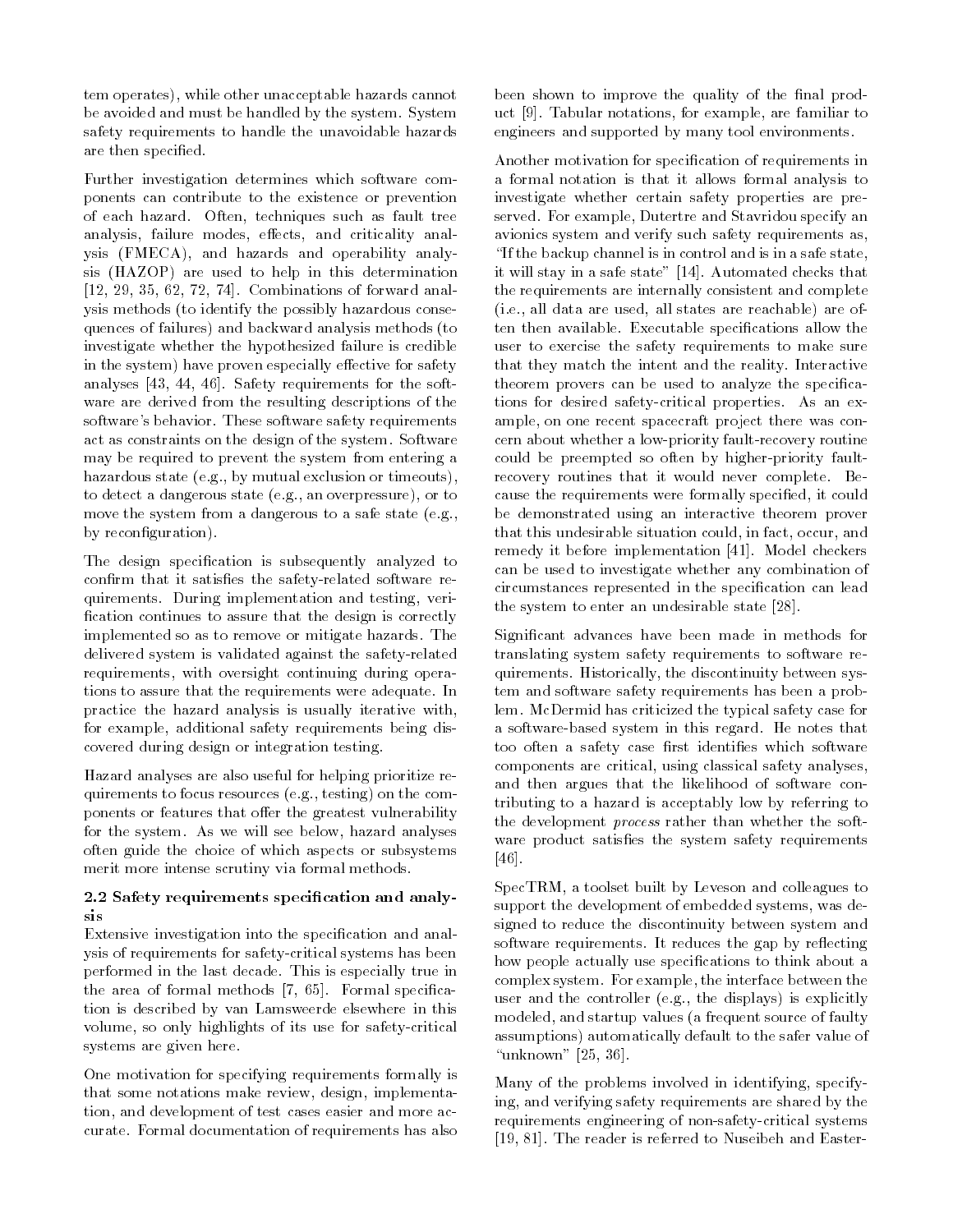brook, "Requirements Engineering: a roadmap" in this volume, for further information on these shared issues in requirements engineering.

# 2.3 Designing for Safety

Substantial overlap exists between the design techniques used for safety-critical systems and those used for other critical or high-consequence systems. Rushby has provided an excellent discussion, excerpted here, of the similarities and differences among the safety engineering, dependability, secure systems, and real-time systems approaches and assurance techniques [64]. A dependable system is one for which reliance may justiably be placed on certain aspects of the quality of service that it delivers. Dependability is thus concerned primarily with fault tolerance (i.e., providing an acceptable level of service even when faults occur). Safety engineering focuses on the consequences to be avoided and explicitly considers the system context. Sometimes there is no safe alternative to normal service, in which case, the system must be dependable to be safe. Real-time systems typically must be fault-tolerant and often involve timing-dependent behavior that can lead to hazards if it is compromised. Secure systems concentrate on preventing unauthorized disclosure of information, information integrity, and denial of service, and on assuring noninterference (e.g., via a covert channel). As will be discussed in Section 3, some design techniques used to develop secure or survivable systems have applications in safety-critical systems.

In hardware systems, redundancy and diversity are the most common ways to reduce hazards. In software, designing for safety may also involve preventing hazards, or detecting and controlling hazards when they occur. Hazard prevention design includes mechanisms such as hardware lockouts to protect against software errors, lockins, interlocks, watchdog timers, isolation of safetycritical modules, and sanity checks that the software is behaving as expected. Often such checks are assertions stating either preconditions on the data input (that it is of the required type or in the required range), postconditions on the data output, or invariants stating that a dangerous state continues to be avoided.

Hazard detection and control includes mechanisms such as fail-safe designs, self-tests, exception-handling, warnings to operators or users, and reconfigurations [35]. Fault-tolerance mechanisms for detecting and correcting known faults in distributed, message-passing systems are well-developed; see, e.g., [3, 22]. Active protection (monitoring and response) often involves additional software.

The following paragraphs describe three obstacles to the goal of designing safe systems.

Design tradeoffs. As was mentioned previously, design decisions usually involve tradeoffs between safety and other desirable product attributes. Design methods for fault-tolerance can contribute to safer systems, (e.g., by providing predictable timing behavior), but they can also create additional interactions between components and levels of the system (e.g., to coordinate recovery from a hazardous state), which is undesirable in a safetycritical system [42]. Furthermore, as Leveson points out, "often the resolution of conflicts between safety constraints and desired functionality involves moral, ethical, legal, financial, and societal decisions; this is usually not a purely technical, optimization decision [34]." As more safety-critical applications are built, commercial and marketing issues such as time-to-market and liability may also become larger factors in design decisions.

Vulnerability to simple design errors. We tend to think of the problem of designing for safety as one of managing complexity, but many accidents have simple causes. As an example of a simple error with a large consequence, consider the recent loss of the Mars Climate Orbiter spacecraft [49]. The root cause of the accident was a small error, i.e., use of an English measurement where the software required a metric measurement. The defect (type mismatch) was straightforward, well-understood, easy to prevent in design, and easy to catch in testing. However, the sensitivity of the system to this error was very high. Parnas, van Schouwen, and Kwan point out that in conventional engineering, every design is characterized by a tolerance, such that being within the speci fied tolerance is adequate [55]. The underlying assumption is that "small errors have small consequences." In software, this is not true. "No useful interpretation of tolerance is known for software." The limits to our ability to develop safe systems are thus related to what is, as far as we know, an innate characteristic of software.

Limited use of known design techniques A recent incident provides a double illustration of the point that known, good-practice, design techniques for safe systems are too often ignored. First, in July, 1998, the Aegis missile cruiser, USS Yorktown, was crippled by the entry of a zero into a datafield, causing the database to overflow and crash all LAN consoles and miniature remote terminal units. Protection against such bad data is a known design technique that was not used. Second, the reported, corrective maintenance was not to fix the design, as would be expected, but to retrain the operators "to bypass a bad data field and change the value if such a problem occurs again" [69]. It may be that wider use of known, safe-design techniques can be encouraged by quantication of the cost of such failures [73].

# 2.4 Testing

The role of testing is critical both to the development of safe systems and to their certification. A recent book, based on technical reports from a research project in the UK, describes the testing of safety-related software [21]. Safety requirements generated during system and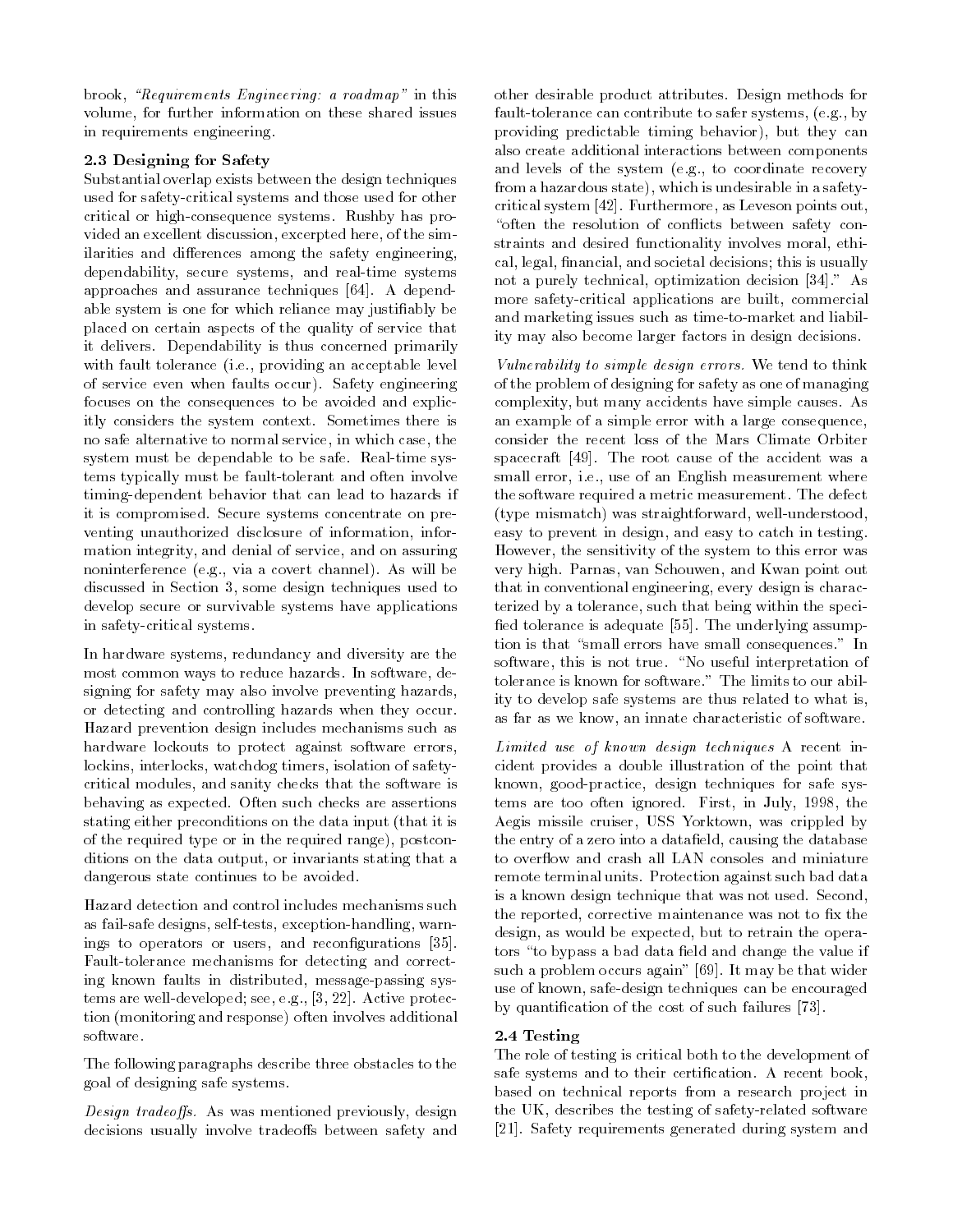software hazard analysis are tracked into testing to validate that the as-built system satisfies them. Since safety requirements often describe invariant conditions that must hold in all circumstances, testing often veri fies the fault-tolerant aspects of the software. Tests can also demonstrate that the software responds appropriately to some anticipated or envisioned, abnormal situations. Test cases often emphasize boundary conditions (startup, shutdown) or anomalous conditions (failure detection and recovery), since hazards can result from improper handling of these vulnerable states [79].

Assumptions about environment. Unsafe systems can result from incorrect assumptions about the environ ment in which the system will operate. This is a constant difficulty in developing spacecraft software, for example, since many aspects of the deep-space environ ment (radiation, thermal, etc.) are imperfectly known prior to operations. Correctly identifying the point at which a hazardous state will be entered and the set of adjustments that will return the system to a safe state is complicated by these environmental uncertainties. Precise environmental modeling is a great asset in developing such systems and in determining realistic, operational test cases [77].

Assumptions about users. Similarly, incorrect assumptions about the user or operator of a system can lead to an unsafe system. For example, in testing a ride for a software-generated, virtual reality amusement park, Disney discovered that users were having problems "flying" their magic carpets [56]. Some users felt that they were upside down when they weren't, got dizzy, or even fainted. The software allowed so much freedom in navigating the carpet that users sometimes became disoriented. Signicant human factors research tries to establish accurate assumptions and benchmarks for such systems. However, it was in testing that the mismatch with reality was discovered.

Assumptions about operations. While it was in the context of spacecraft, not magic carpets, that the following remark was made, it sums up the tight link between testing and use needed for a safe system: "Test like you fly, fly like you test"  $[13]$ . The statement means that "deep knowledge and experience with the application area will be needed to determine the distribution from which the test cases should be drawn" [55]. The state ment also means that operations must be constrained by the scope of the tests. The implications of this limit on safe operation for reuse and evolutionary software is discussed below.

It has been proven that testing is not a sufficient condition for a safe system [6]. It is infeasible to test a safety-critical system enough to quantify its dependability. Littlewood and Wright have provided a conservative, reliability-based, Bayesian approach to calculate the number of failure-free tests following a failed test

[38]. Measuring and modeling software reliability during testing and operations, e.g., through error profiling, is an active research area [78], although the accuracy and use of reliability growth models continue to be controversial [55].

# 2.5 Certication and Standards

Certication of software involves assessing it against certain criteria. The problem is that certification criteria for safety-critical systems are both more complicated and less well-defined than for other software. This is of particular concern in light of the growing need for international certification.

There are many standards for the development of safetycritical systems; McDermid mentions 100 in 1996 [45]. A recent overview from the perspective of certication of safety-critical systems is given by Rodriguez-Dapena [63]. The author also provides a list of international software safety initiatives with respect to standards. Among the issues discussed is what standards are appropriate for large, safety-critical systems composed of subsystems from different domains  $(e.g.,$ a remote telemedicine system that uses satellites and medical software). Often such systems contain COTS (Commercial Off The Shelf) components or subsystems, previously certified under different national authorities, that now must be integrated and certified.

There is widespread criticism of current safety standards. Problems include lack of guidance in existing standards, poor integration of software issues with system safety, and the heavy burden of making a safety case for certication. Some of these same concerns are echoed by Fenton and Neil, who critique the "very wide differences of emphasis in specific safety-critical standards" [18]. Recommendations include classifying and evaluating standards according to products, processes, and resources, and constructing domain specific standards for products.

# 2.6 Resources

Several good books exist that describe techniques used in software safety engineering [62, 72]. Leveson is the standard reference for the field [35]. Another book, focusing on industrial practices, will be released late in 1999 [27].

There are extensive resources for software safety on the web. Bowen's website, "Safety-Critical Systems," provides links to many of these resources, including newsgroups, mailing lists, courses, publications, conferences, the RISKS Forum, and key groups in software safety and related areas in academia, industry, and government [5]. A recent IEEE video on the subject is "Developing Software for Safety Critical Systems" [31].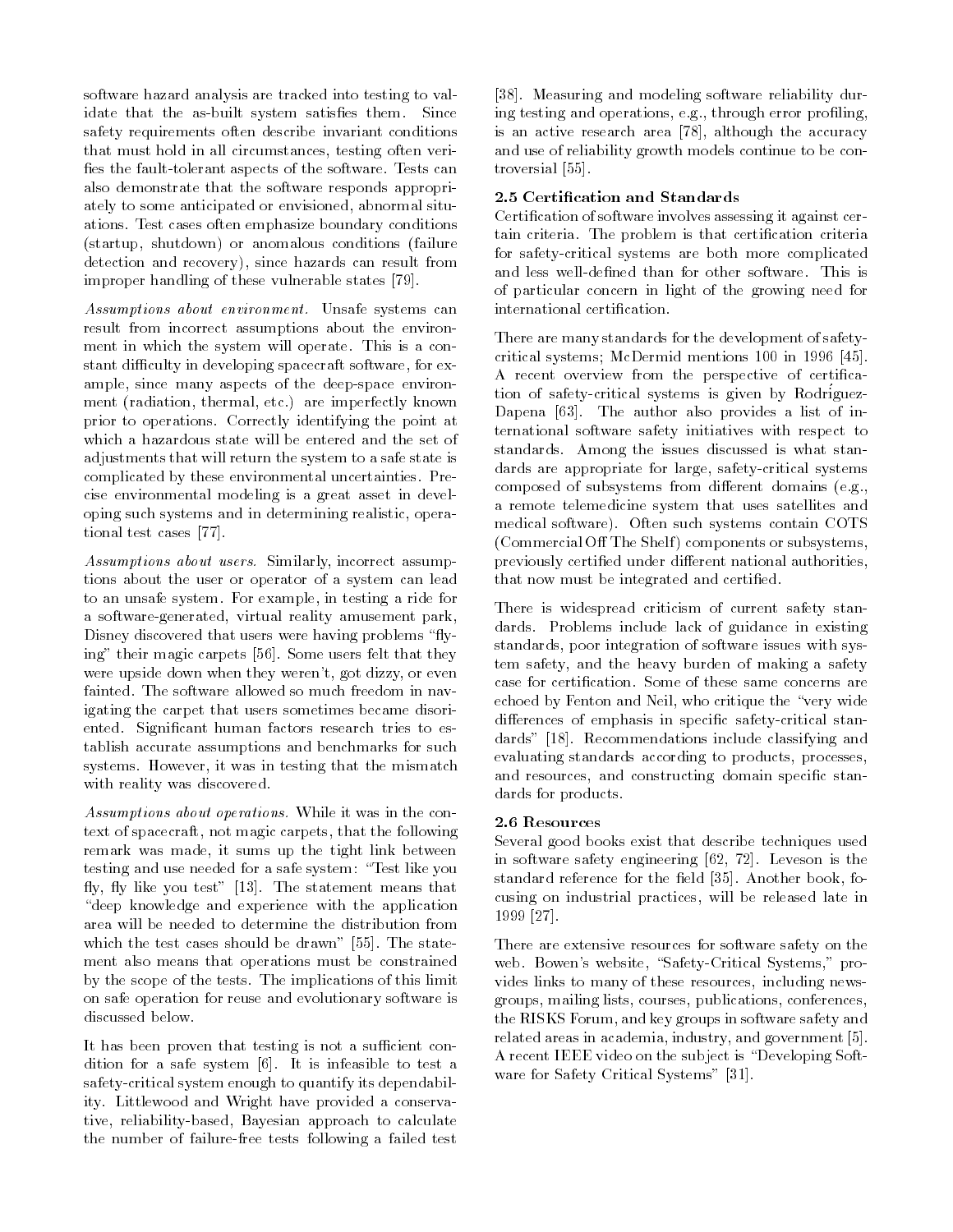#### 3 DIRECTIONS

This section describes six directions for needed work in software engineering for safety that appear to offer useful results in the near term.

# 3.1 Further integration of informal and formal methods

Work in the following three areas may provide readier access to formal methods for developers of safety-critical systems.

Automatic translation of informal notations into formal models. Recent research in software engineering has correctly emphasized closing the gap between the descriptive notations most widely used by software developers and the more formal methods that allow powerful automatic analyses. For example, Rockwell Avionics used analysis and simulation of a machine-checkable formal model of requirements for flight guidance mode logic to find latent errors, many of them significant. One of the identied directions for future work at the end of the report was that "engineers wanted a greater emphasis on graphical representation" [48]. Integrating graphical design analysis tools, such as fault trees, with formal methods can enhance safety analyses. (Fault trees have been formalized as temporal formulas in interval logic [24].) More ambitiously, integration of visual programming environments with formal methods opens up the possibility of improved links between safety require ments and verication of implementation.

Tabular representation is another informal notation that has been widely linked to more formal notations and tools (see, e.g., [25]). The push to provide a formal semantics for UML notations and automated translators to formal languages will also support selective use of formal methods by developers [47]. Continued work to support rigorous reasoning about systems initially described with informal notations, and to help demonstrate the consistency between informal and formal models, is needed.

Lightweight formal methods. The use of lightweight formal methods on safety-critical systems has obtained good results in several experimental applications, but more work is needed to better understand when it is appropriate. "Lightweight formal methods" refers to automated analysis approaches that involve rapid, lowcost use of formal methods tailored to the immediate needs of a project. This usually means limited modeling, flexible use, building on existing products, highly selective scope, and forgoing the extended capabilities of theorem provers or model checkers. In three case studies involving lightweight applications of formal methods for requirements analysis, the formal methods provided a beneficial addition to existing requirements engineering techniques and helped find important errors that had not been previously identified [15]. In another critical application Feather instead used a database as the

underlying reasoning engine for automated consistency analysis [16]. The work is also interesting in that it analyzes test logs, whereas most applications of lightweight formal models so far have been to requirements or design.

There is as yet no consistent methodology for using lightweight formal methods, nor for integrating results from multiple methods. In part this is due to the facts that ready customization to a project's immediate need drives the use of lightweight formal methods and that results to date are primarily case studies. Some consideration of methodological guidelines would be useful, both to make these approaches even more lightweight (easy to apply) and to investigate whether reuse of application methods (perhaps within the same domain) has merit. In addition, studies of which lightweight approaches best provide support specifically for safety analyses of evolving requirements, design revisions, and

Integration of previously distinct formal methods. Different formal methods have different strengths, so having the flexibility to choose the best-suited method for distinct aspects or phases of a system without additional modeling is beneficial. Work has been reported on the integration of theorem provers and model checkers, formal requirements toolsets and theorem provers, high-level languages and automatic verification, and architectural description languages and theorem provers [26, 30, 47, 54, 71]. Clarke, et al., warn that the successful integration of methods must both find a suitable style and find a suitable meaning for using the different methods together [7].

The improved integration of informal and formal methods is signicant for software system safety because it lets developers choose to specify or analyze critical soft ware components at a level of rigor they select. Formal methods allow demonstrations prior to coding of crucial elements of the specification, e.g., that key safety properties always hold or that entry to a certain hazardous state always leads to a safe state.

An additional advantage of this integration from the perspective of safety is that many formal methods have been used for both hardware and software specifications. Critical software anomalies often involve misunderstandings about the software/system interface [39]. The use of formal methods may help bridge the gap that often is created between the software and the system developers. Executable specifications, especially those with a front-end that the user can manipulate, allow exploration of assumptions and help elicit latent requirements that may affect safety.

# 3.2 Constraints on safe product families and safe reuse

Two areas in which research in this area is currently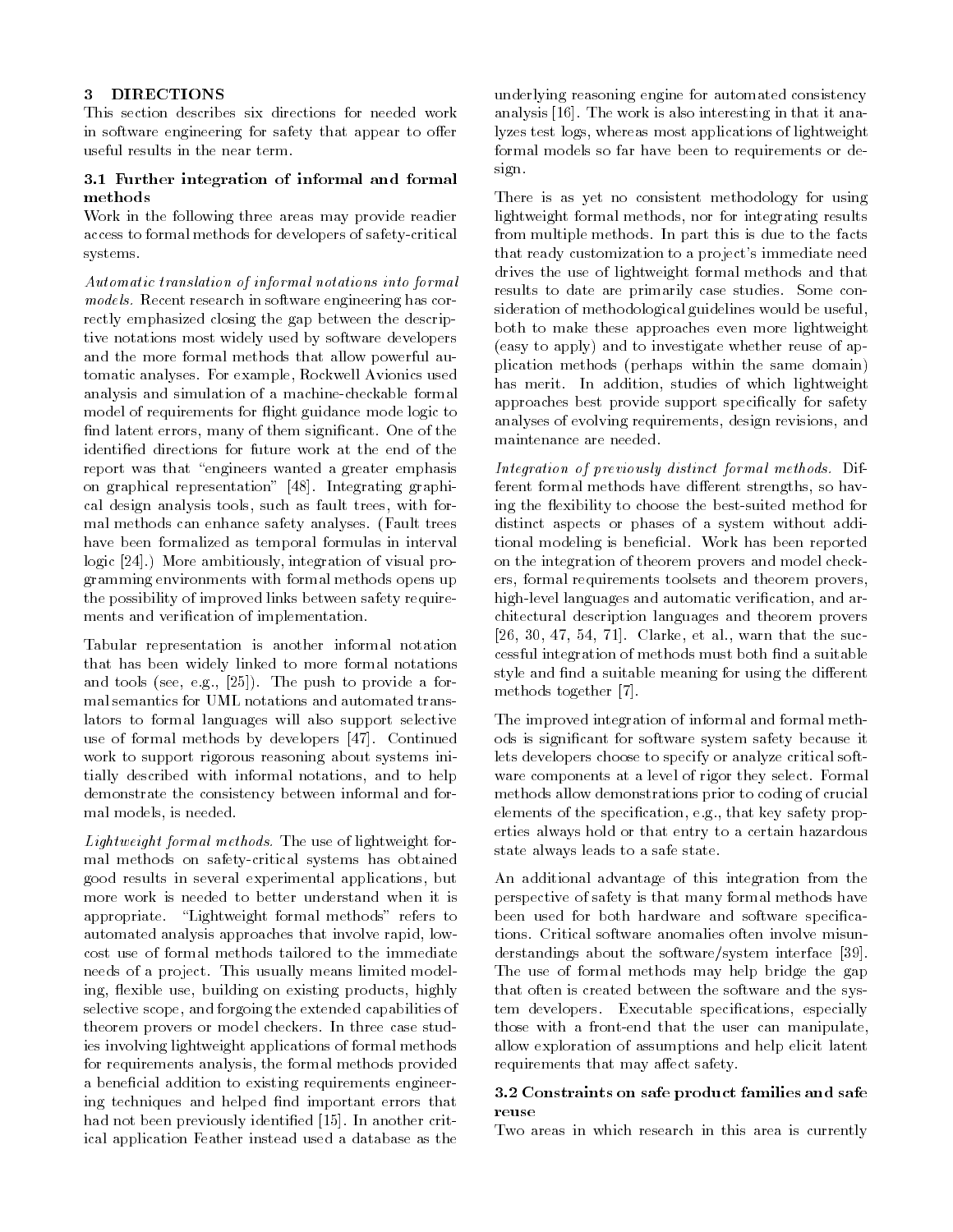needed are safety analysis of product families and safe reuse of COTS software.

Safety analysis of product families. With regard to the first direction, the wish-list of the user community is quite ambitious. A recent workshop on product families stated as one of the major goals, "to certify a set of safety-critical systems at once." One of the stated goals of product line architectural analysis was "any analysis that can be performed on the generic aspects that also applies to all derived instances" [8]. To even approach these goals, we need a much better understanding of the extent to which systems with similar requirements can reuse requirements analyses. Clearly, it is the minor variations among the systems (requirements, environment, platform) and the interactions between these variations that will be hardest to characterize, formalize, and verify in terms of safety effects. Some initial work by Lutz with safety-critical product families has identied modeling decisions that can have safety consequences for requirements [40].

Safe reuse of COTS software. With regard to the second item, there are two problems. The first is, in Mc-Dermid's words, \the need to better understand how to retrospectively assess the COTS product to determine its fitness for a particular application" [76]. He suggests that suppliers may soon provide a certicate that effectively guarantees the behavior of a software component. In addition, the system and the environment (both original and target) need to be understood sufficiently to identify when software is being used outside the "operational envelope" for which it was originally designed and tested [21].

The second problem is not so much how to confirm that the software does what it should, but how to confirm that it does not do other things as well. The problem of additional, unexpected behavior is an especial concern with safety-related COTS products since there is a need for predictable, limited interactions and dependencies among components [61]. Rushby suggests that traditional methods of hierarchical verification via functional refinement may be inadequate and that notions of architectural refinement may provide better verification [64].

# 3.3 Testing and evaluation of safety-critical systems

This subsection of the paper describes four challenges to improved testing and evaluation of safety-critical systems.

Requirements-based testing. Better links are needed between safety requirements and test cases. This entails both tighter integration of testing tools with require ments analysis tools (see, e.g., [32]), and improved testcase generation for safety-related scenarios.

An additional challenge is to better support evolution-

ary development that uses exploratory programming as its process model [70]. Finkelstein identied as an open problem how to, in an unconventional development process, maintain a link between requirements and the overall system development [19]. Similarly, traditional hazard analyses assume that safety requirements are identied prior to implementation. However, in the actual development of many systems, safety requirements (e.g., constraints, user interfaces) are often derived primarily from testing of prototypes [4]. Knowledge of these new safety requirements then needs to propagate in a predictable manner to later testing of the evolving product. Mechanisms for this are currently lacking.

Evaluation from multiple sources. Parnas, van Schouwen, and Kwan stated that \the safety and trust worthiness of the system will rest on a tripod made up of testing, mathematical review, and certication of personnel and process" [55]. The importance of combining evidence from multiple sources regarding the safety of a product is undisputed, but how to structure and combine this disparate information is still an open problem [73].

An additional source of evaluation that must be considered is field studies of deployed systems. Field data are important for requirements elicitation for subsequent members of a product family, for the maintenance required to assure safety of an evolving product, and for identification of realistic test scenarios. The following description of a pacemaker demonstrates how integral a field study can be to the safety of a system: "Observing implanting sessions at hospitals showed us that doctors and nurses may come up with numerous scenarios, some of which are difficult to foresee during system design. Unless we carry out a detailed field study at hospitals, we may not be able to identify these scenarios. Missing use scenarios can be disastrous. A problem may go undetected, and the device may fail in the field" [77]. This "product in a process" assessment [33] has not yet been adequately incorporated into the testing and evaluation of safety-critical systems.

Model consistency. Mismatches between the actual behavior of a system and the operator's mental model of that behavior are common, especially in complicated systems, and are a contributor to hazardous states (e.g., mode confusion in pilots). Such discrepancies between actual (i.e., required) and expected behavior can be hard to discover in testing. Rushby shows that by modeling both the system and the operator's expectation, a mechanized comparison of all possible behaviors of the two systems can be performed via formal models (here, the state exploration tool Mur $\phi$ ) [66]. Proposed changes to remove the mismatches (e.g., improved displays) can also be run through the model checker to evaluate whether they remedy the problem. Rushby suggests that instruction manuals for operators could be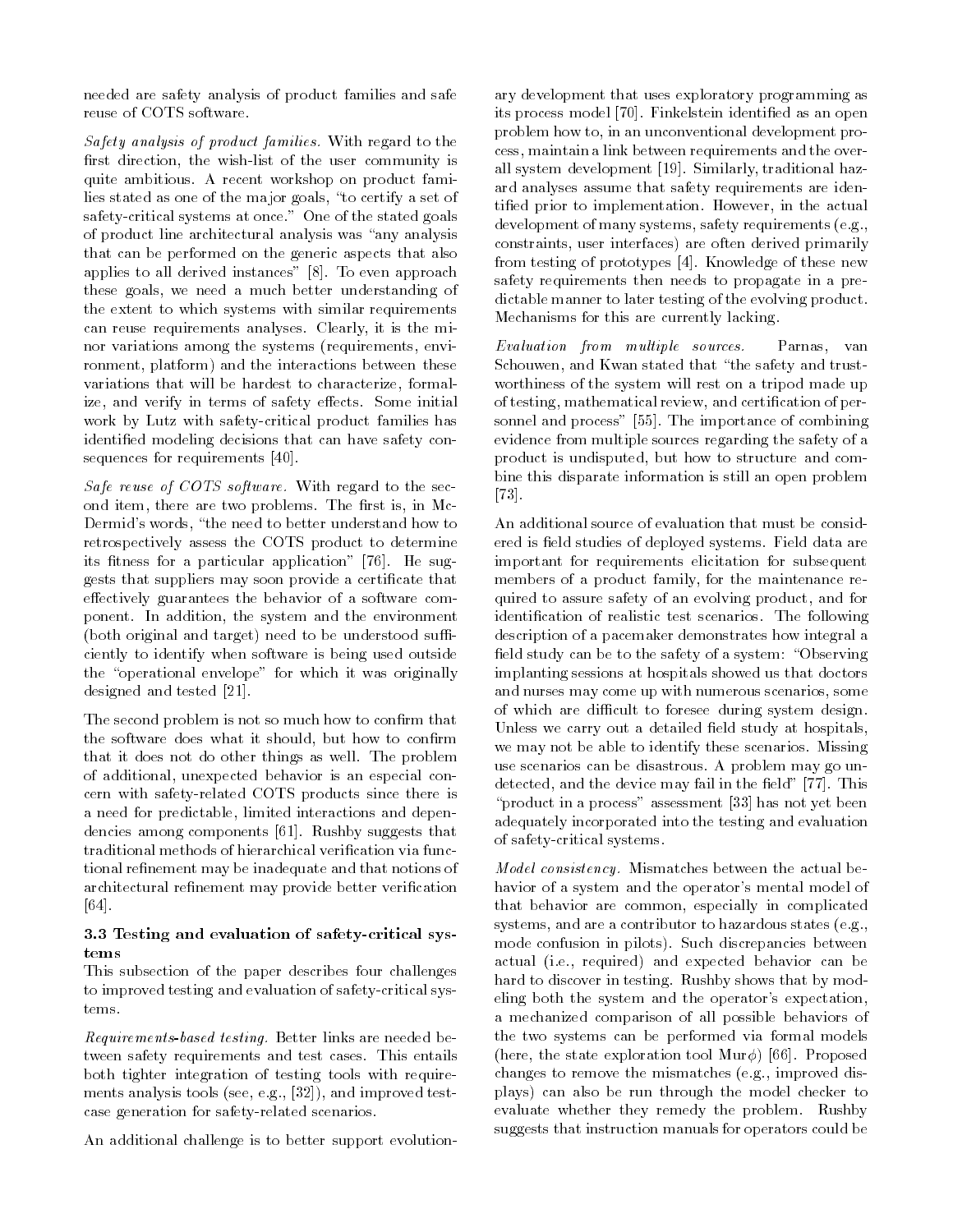similarly modeled to check their accuracy, and that the number of states required for the mental model might provide a useful measure of the mental load placed on the operator.

Virtual environments. The use of virtual environment (VE) simulations to help design, test, and certify safetycritical systems is on the horizon, driven by the enthusiasm of industrial users. Methodologies to support the use of VE in testing, as well as standards for tool qualification of  $VE$ , currently lag the market [10]. The centrality of human factors and the widely varying response of individuals to a particular VE (e.g., some users experience disorientation and nausea) complicate understanding of a VE's fidelity to the actual system. For software engineers, virtual environments offer a powerful means of integration and systems testing. Their safe use in systems needs to be further addressed.

# 3.4 Runtime Monitoring

The use of autonomous software to monitor and respond to operational activity is widespread. Such software can be used to enhance the safety of a system by detecting and recovering from (or masking) hazardous states. This subsection briefly describes needed work to detect faults and to return to a safe state. It also describes work in profiling system usage to enhance safety analy-

Runtime monitoring is especially well suited to known, expected hazardous conditions. Detection of known faults through runtime monitoring can involve tradeoffs between increased safety on the one hand and increased complexity, decreased availability, and decreased performance on the other hand. As was seen earlier, the basis for these tradeoffs is usually informal and often unconscious. Requirements and architectural analyses are needed that can help designers reason about these

Detection of unexpected, hazardous scenarios is more difficult. The use of remote agents to compare a system's expected state with its sensed state and request action if the difference is unacceptable offers promise in this field. For example, the remote agent software on the spacecraft Deep Space One searches its on-board models to diagnosis mismatches between expected and actual activities, and to recommend recovery actions [53].

Runtime monitoring to profile usage has been used most widely to guide maintenance or ensure survivability (e.g., against hacker attacks). However, runtime monitoring techniques can also support safety in several ways. Profiling system usage can identify evolving conditions that may threaten the system, deviations from safety requirements, and operational usage that is inconsistent with the safety assumptions. Feather, Fickas, van Lamsweerde, and Ponsard, for example, combine runtime monitoring with goal-based reasoning about re-

quirements (which can include safety requirements) and strategies for reconciling deviations of the runtime behavior from the requirements [17]. Such an approach may be particularly useful for systems with reusable components (see discussion above) or evolvable, selfadapting architectures.

# 3.5 Education

Few courses are currently offered in universities on the software engineering of safety. At the graduate level, the courses are often part of the master's of software engineering curriculum in programs for practitioners. The focus of such courses thus tends to be methodological (e.g., how to perform an FMECA) rather than scientic. As discussed below, many of the advances in software engineering for safety will come from developments in related areas. There is a need for courses in safety that build on prior education in fault tolerance, security, systems engineering, experimental techniques, and specific application and and an analysis are proportionally application of the set of the set of the set of the set of

At the undergraduate level, student exposure to safetycritical systems is minimal. Despite extensive media coverage of software hazards (Y2K, transportation and communication disasters, etc.), the notion that one's own software might jeopardize a system, much less a life, is novel to many students. Three partial remedies are as follows: (1) There is a need for case-based learning modules to encourage a systems approach to soft ware safety (along the lines of Pfleeger's use of Ariane 5 as a case study [59] or the Dagstuhl case study in [1]). (2) A textbook on software engineering for safety is needed (currently Storey's [72] is the only textbook with problem sets). (3) Wider use of popular accounts of accidents and their causes (e.g., [50, 51, 57, 58]) in soft ware engineering courses will heighten awareness that software can contribute to hazards.

# 3.6 Collaboration with Related Fields

Progress in software engineering for safety can exploit advances in related fields. This subsection briefly presents problems in related fields whose solutions have potential benefits for safety. The inverse topic, i.e., advances in software engineering for safety that may be useful to other fields, can be inferred from the discussion, but is not explicitly addressed here.

Security and survivability. Ties between safety and security have begun to be explored as offering productive ways to reason about and design safe systems. As Berry noted, "There is a whole repertoire of techniques for identifying and analyzing security threats, and these are very similar in 
avor to the techniques used for identifying and analyzing system hazards" [4].

Examples include anomaly-based intrusion detection; noninterference and containment strategies; security kernels; coordinated responses to attacks (faults); and robust, open-source software [52, 64]. Sullivan, Knight,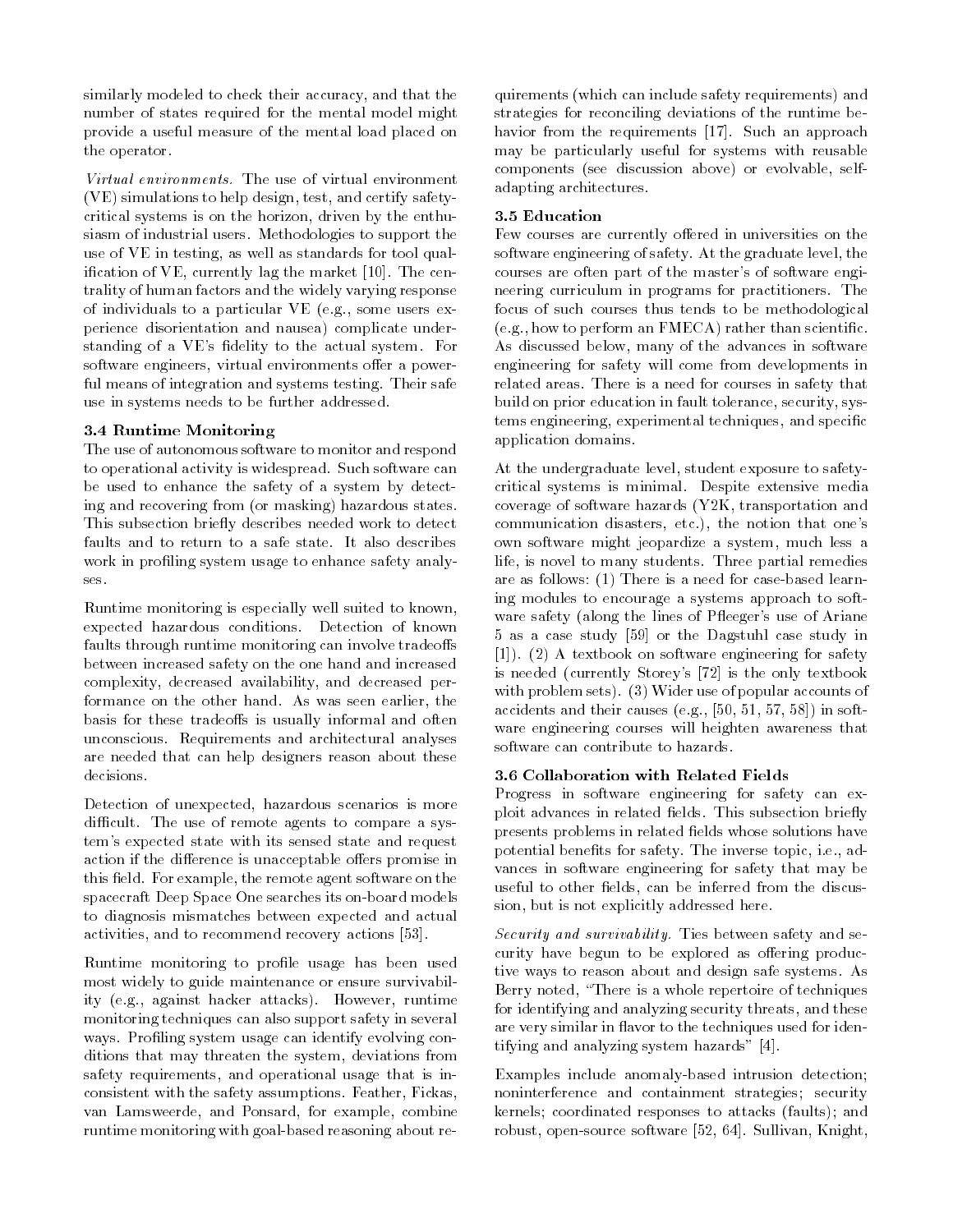Du, and Geist have recently demonstrated survivability hardening of a legacy information system by a wrapping technique that allows additional control (e.g., for reconfiguration) [75].

Software architecture. The relationships between architectural attributes and safety are still largely undefined. Four problems of particular interest are the following: (1) The safety consequences of flexible and adaptable architectures (e.g., using integrated systems for in-flight reconfiguration) [71]; (2) Evaluation of architectures for safety-critical product families [20]; (3) Partitioning to control hazards enabled by shared resources [67]; and (4) Architectural solutions to the need for "techniques" that augment the robustness of less robust components" [52]. For example, when a safety-critical system is built using legacy subsystems or databases, an operating system with known failure modes, and COTS components from multiple sources, architectural analysis offers an avenue for safety analysis of the integrated system.

Theoretical computer science. The report put out by a recent NSF-sponsored Workshop on Research in Theoretical Computer Science identifies "Safe and Verifiable Software" as one of five areas in which theoretical computer science can help meet the technological challenge [80]. Specically, advances in model checking, logics of programs, and program-checking techniques can improve the capabilities and performance of formal speci fication and verification methods.

Human factors engineering. Human factors engineering is another area in which both additional research and additional assimilation of existing results are needed. Better understanding of usage patterns, based on field studies, and formal specification of operator's mental models can yield more accurate safety requirements and safer maintenance. One of the ways that we can avoid past mistakes is by cataloging them in suchaway that future developers take note. A technique that merits extension to other domains is the list of design features prone to causing operator mode awareness errors [37]. The items in such a list can be included in checklists for design and code inspections, investigated in formal models, or used in test-case generation.

Other Areas. Several important areas have been excluded from discussion here due to space limitations. For example, domain-specific designs for fault tolerance can contribute signicantly to safe systems. Advances in operating systems (support for real-time safety-critical applications), programming languages (safe subsets of languages, techniques relating programming languages to specication languages and natural languages), and temporal logics (reasoning about critical timing constraints) are other areas important to safety. The reader is referred to [2, 11, 23, 68] for discussions of these topics.

#### **CONCLUSION**  $\overline{4}$

This report has described the current state of software engineering for safety in several key areas and presented directions for future work to improve these areas. In summary, the future seems to demand (1) continued exploitation of advances in related fields in order to build safer systems, and (2) better integration of safety techniques with industrial development environments.

#### REFERENCES

- [1] J.-R. Abrial, E. Borger, and H. Langmaack. For mal Methods for Industrial Applications: Specifying and Programming the Steam Boiler Control, volume 1165 of LCNS. Springer-Verlag, 1996.
- [2] R. Alur and T. A. Henzinger. Logics and models of real time: a survey. In J. W. de Bakker, C. Huizing, W. P. de Roever, and G. Rozenberg, editors, Real Time: Theory in Practice, number 600 in LCNS, pages 74-106. Springer-Verlag, 1991.
- [3] A. Arora and S. S. Kulkarni. Detectors and correctors: A theory of fault-tolerance components. IEEE Trans on Software Eng,  $24(1):63-78$ , 1998.
- [4] D. M. Berry. The safety requirements engineering dilemma. In Proc of 9th Int Workshop on Software Specification and Design, 1998.
- [5] J. Bowen. Safety-critical systems. http://archive.comlab.ox.ac.uk/safety.html.
- [6] R. W. Butler and G. B. Finelli. The infeasibility of quantifying the reliability of life-critical real-time soft ware. IEEE Trans on Software Eng,  $19:3-12$ ,  $1993$ .
- [7] E. M. Clarke, J. M. Wing, and et al. Formal methods: State of the art and future directions. ACM Computing  $Surveys, 28(4):626{-}643, 1996.$
- [8] P. C. Clements and N. Weiderman. Report on the 2nd international workshop on development and evolution of software architectures for product families. Technical Report 98-SR-003, CMU/SEI, 1998.
- [9] P.-J. Courtois and D. L. Parnas. Documentation for safety critical software. In Proc IEEE 15th Int Conf on Software Eng, pages  $315-323$ , 1993.
- [10] C. Cruz-Neira and R. R. Lutz. Using immersive virtual environments for certification. IEEE Software,  $16(4):26{-}30, 1999.$
- [11] W. J. Cullyer, S. J. Goodenough, and B. A. Wichmann. The choices of computer languages for use in safety critical systems. Software Engineering Journal, 6:51-58, 1991.
- [12] R. DeLemos, A. Saeed, and T. Anderson. Analyzing safety requirements for process-control systems. IEEE  $Software$ , pages  $42–53$ , 1995.
- [13] L. Dumas and A. Walton. Faster, better, cheaper: an institutional view. In Proc 50th Annual Int Astronautical Congress, 1999.
- [14] B. Dutertre and V. Stavridou. Formal requirements analysis of an avionics control system. IEEE Trans on Software Eng,  $23(5):267{-}278$ , 1997.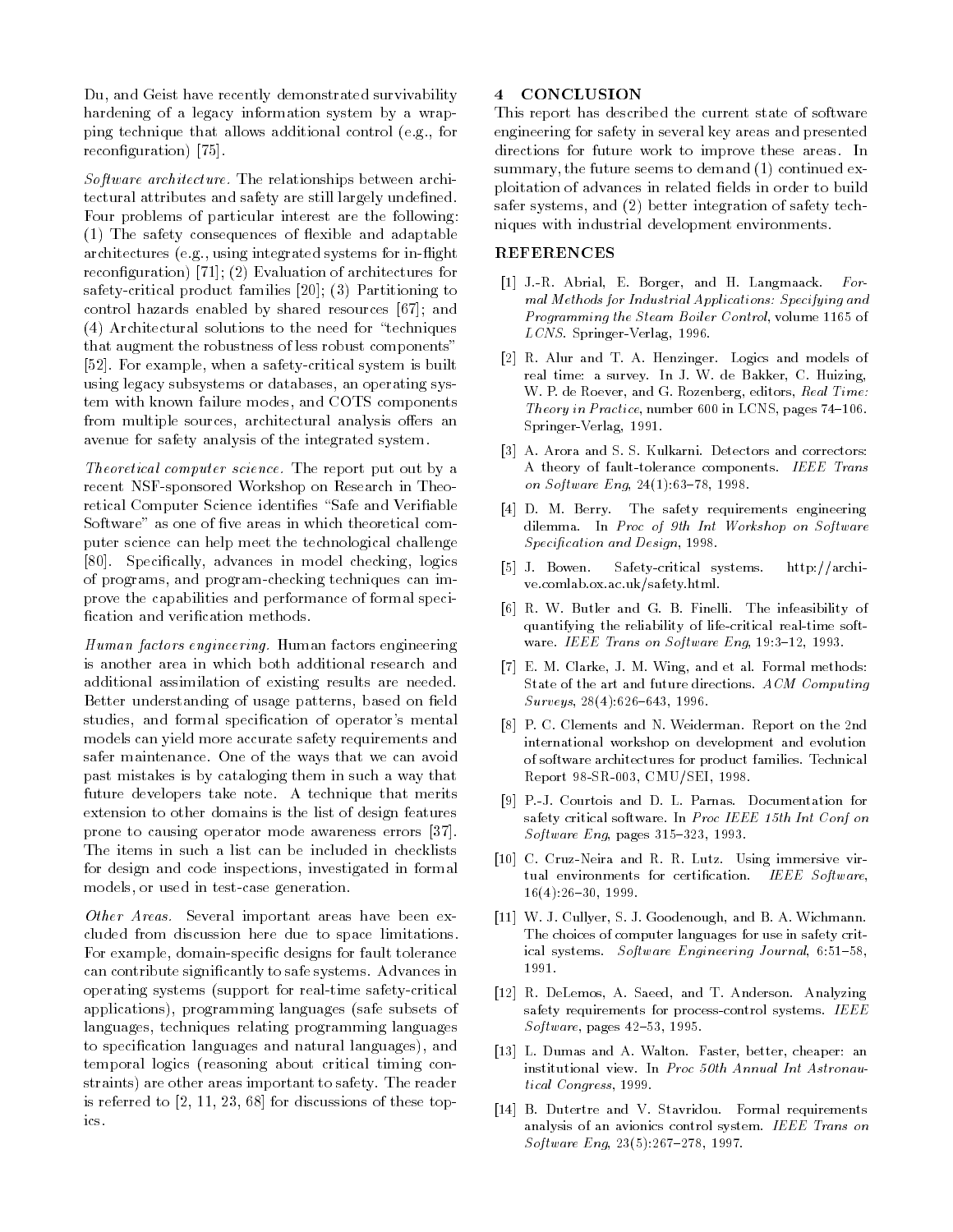- [15] S. Easterbrook, R. Lutz, R. Covington, J. Kelly, Y. Ampo, and D. Hamilton. Experiences using lightweight formal methods for requirements modeling. IEEE Trans on Software Eng,  $24(1):4-14$ , 1998.
- [16] M. Feather. Rapid application of lightweight formal methods for consistency analysis. IEEE Trans on Software  $Eng, 24(11): 949{-}959, 1998.$
- [17] M. S. Feather, S. Fickas, A. van Lamsweerde, and C. Ponsard. Reconciling systems requirements and runtime behavior. In Proc 9th IEEE Int Workshop on Software Specification and Design, 1998.
- [18] N. E. Fenton and M. Neil. A strategy for improving safety related software engineering standards. IEEE Trans on Software Eng,  $24(11):1002{-}1013$ , 1998.
- [19] A. Finkelstein. Requirements engineering: a review and research agenda. In Proc 1st Asian and Pacific Software Engineering Conference, pages  $10-19$ , 1994.
- [20] G. C. Gannod and R. R. Lutz. An approach to architectural analysis of product lines. submitted.
- [21] S. Gardiner, editor. Testing Safety-Related Software. Springer-Verlag, London, 1998.
- [22] F. C. Gärtner. Fundamentals of fault-tolerant distributed computing. ACM Computing Surveys,  $31(1):1-$ 26, 1999.
- [23] C. Gunter, J. Mitchell, and D. Notkin. Strategic directions in software engineering and programming languages.  $ACM$  Computing Surveys,  $28(4)$ :727-737, 1996.
- [24] K. Hansen, A. P. Ravn, and V. Stavridou. From safety analysis to software requirements. IEEE Trans on Software  $Eng, 24(7): 573{-}584, 1998.$
- [25] M. P. E. Heimdahl and N. Leveson. Completeness and consistency in hierarchical state-based requirements. IEEE Trans on Software Eng,  $22(6)$ :363-377, 1996.
- [26] C. Heitmeyer, J. Kirby, B. Labaw, M. Archer, and R. Bharadwa j. Using abstraction and model checking to detect safety violations in requirements specication. IEEE Trans on Software Eng,  $24(11):927{-}949$ , 1998.
- [27] D. S. Hermann. Software Safety and Reliability. IEEE Computer Society Press, 1999.
- [28] G. J. Holzmann. The model checker Spin. IEEE Trans on Software Eng,  $23(5):279{-}295, 1997.$
- [29] L. M. Ippolito and D. R. Wallace. A study on hazard analysis in high integrity software standards and guidelines. Technical Report NISTR 5589, U.S. Department of Commerce, 1995.
- [30] L. J. Jagadeesan, C. Puchol, and J. E. V. Olnhausen. Safety Property Verication of ESTEREL Programs and Applications to Telecommunications Software, volume 939 of  $LNCS$ , pages 127-140. Springer-Verlag, 1995.
- [31] S. J. Keene. Developing software for safety critical systems. IEEE, NTSC ISBN 0-7803-4573-8, 1998.
- [32] J. C. Knight and L. G. Nakano. Software test techniques for system fault-tree analysis. In Proc of 16th Int Conf on Computer Safety, Reliability, and Security, 1997.
- [33] J.-C. Laprie and B. Littlewood. Probabilistic assessment of safety-critical software: Why and how? CACM,  $35(2):13-21, 1992.$
- [34] N. Leveson. Software safety in embedded computer systems.  $CACM$ ,  $34(2):35{-}46$ , 1991.
- [35] N. Leveson. Safeware. Addison-Wesley, Reading, MA, 1995.
- [36] N. G. Leveson, M. P. E. Heimdahl, and J. D. Reese. Designing specification languages for process control systems: Lessons learned and steps to the future. In SIG-SOFT Foundations of Software Engineering, 1999.
- [37] N. G. Leveson, L. D. Pinnel, S. D. Sandys, S. Koga, and J. D. Reese. Analyzing software specications for mode confusion potential. In Proc Workshop on Human Error and System Development, pages  $132-146$ , 1997.
- [38] B. Littlewood and D. Wright. Some conservative stopping rules for the operational testing of safety-critical software. IEEE Trans on Software Eng,  $23(11):673{-}683$ , 1997.
- [39] R. R. Lutz. Targeting safety-related errors during soft ware requirements analysis. Journal of Systems and  $Software, 34:223-230, 1996.$
- [40] R. R. Lutz. Extending the product family approach to support safe reuse. Journal of Systems and Software, to appear, 2000.
- [41] R. R. Lutz and Y. Ampo. Experience report: Using formal methods for requirements analysis of critical spacecraft software. In Proc of 19th Annual Software Eng  $Workshop$ , pages  $231–248$ , 1994.
- [42] R. R. Lutz and J. S. K. Wong. Detecting unsafe error recovery schedules. IEEE Trans on Software Eng,  $18(8):749{-760}, 1992.$
- [43] R. R. Lutz and R. Woodhouse. Requirements analysis using forward and backward search. Annals of Software  $Eng, 3:459-475, 1997.$
- [44] T. Maier. FMEA and FTA to support safe design of embedded software in safety-critical systems. In Proc CSR 12th Annual Workshop on Safety and Reliability of Software Based Systems, 1995.
- [45] J. A. McDermid. Engineering safety-critical systems. In I. Wand and R. Milner, editors, Computing Tomorrow, Future Research Directions in Computer Science, pages 217-245, Cambridge, 1996. Cambridge University Press.
- [46] J. A. McDermid, M. Nicholson, D. J. Pumfrey, and P. Fenelon. Experience with the application of HAZOP to computer-based systems. In Proc 10th Annual Conf on Computer Assurance, pages  $37-48$ , 1995.
- [47] E. Mikk, Y. Lakhnech, M. Siegel, and G. J. Holzmann. Implementing statecharts in Promela/Spin. In Proc 2nd IEEE Workshop on Industrial Strength Formal Specification Techniques, 1998.
- [48] S. P. Miller. Specifying the mode logic of a flight guidance system in CoRe and SCR. In Proc Formal Methods in Software Practice Workshop, pages  $44-53$ , 1998.
- [49] NASA Mars Climate Orbiter Mishap Investigation Board. Phase I report, November 1999.